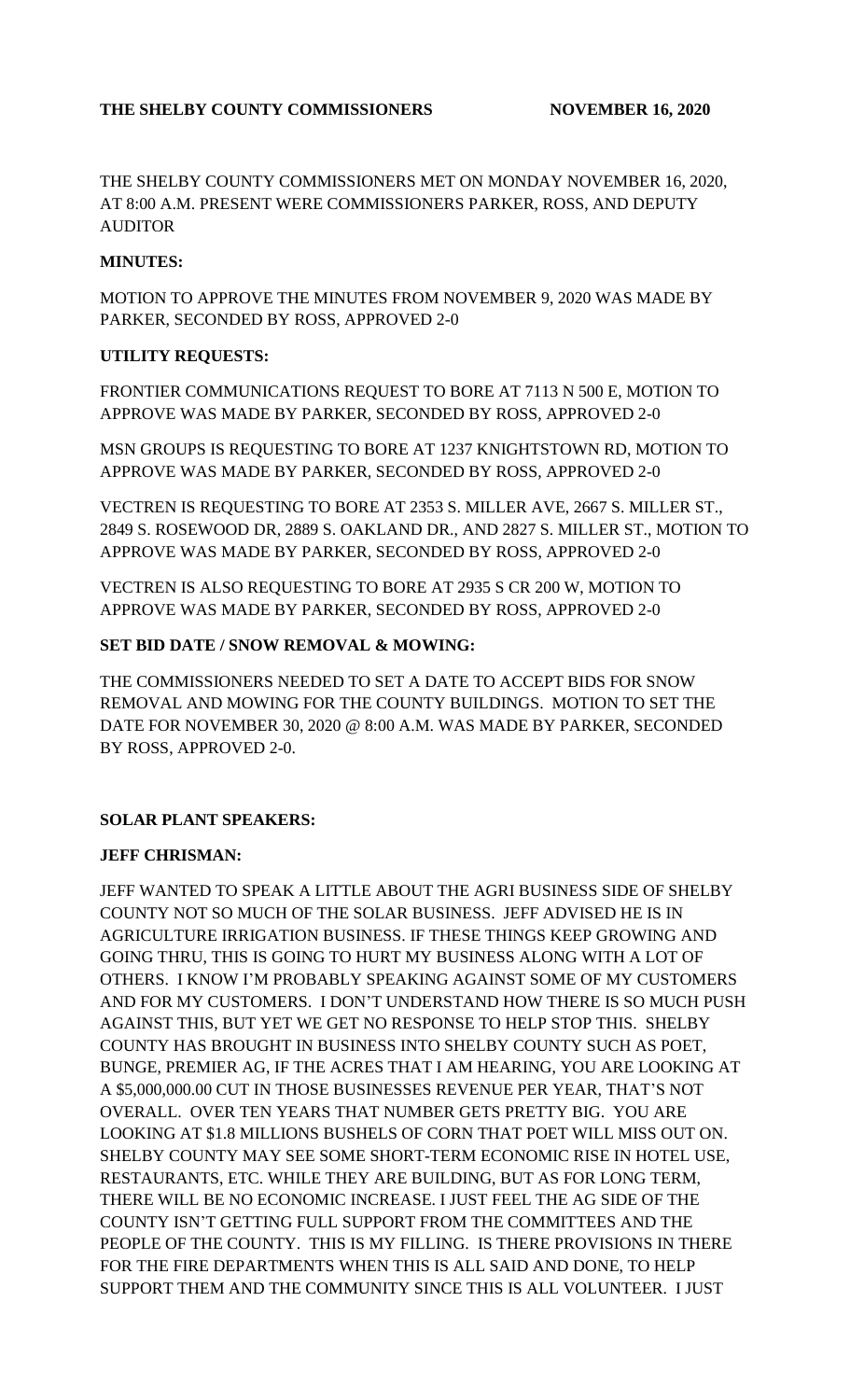FEEL LIKE THE AG COMMUNITY IN THIS SINCE IS NOT BEING SUPPORTED, IN BELIEFS AND WAY THAT SHELBY COUNTY HAS THOUGHT IN THE PRIORS YEARS TO THIS.

PARKER ADVISED THAT HE MADE A VERY GOOD POINT ABOUT THE FIRE DEPARTMENT AND IT NEEDS TO BE BROUGHT UP WITH THE PLAN COMMISSION.

#### **BLAKE NEWKIRK:**

BLAKE HANDED OUT COPIES OF A PORTION OF THE SPEEDWAY SOLAR/RANGER POWER CONTRACT AND WENT THRU THIS CONTRACT AND POINTED SOME THINGS OUT, THAT ARE CONCERNING. IM GOING TO START WITH THE TABLE OF CONTENTS AND HAVE HIGH LIGHTED AREAS. SHE STARTED WITH PLAYING A CLIP OF THE MEETING WHERE "PETE ENDRIS SPOKE ABOUT THE LEASE AGREEMENT STATE THE LANDOWNERS REQUIRE THEM TO REPAIR TILE DAMAGE THAT IS DONE DURING CONSTRUCTION". WE TALK TO FOLKS UP FRONT ABOUT IT. BLAKE ADVISED THE REASON SHE PLAYED THIS, IS BECAUSE IN THE TABLE OF CONTENTS THERE IS NOTHING THAT TALKS ABOUT DRAINAGE. YOU WILL FIND THEY WILL FIND FENCES AND GATES AND IRRIGATION SYSTEMS. SHE SAID SHE WOULD EMAIL THEM THE WHOLE CONTRACT SO THEY CAN REVIEW THE WHOLE THING. "PETE ALSO STATED THEY WILL ALWAYS LOOK AFTER THIS PROJECT WHICH IS 35 YEARS". HE SAID HE THINKS THAT THE PROJECT WILL BE 35 YEARS. BLAKE FOUND IN THE TERMINOLOGY THAT STATES: ON THE NEXT TWO PAGES YOU WILL FIND FIRST MENTION OF IT IS ON PAGE 2 – SUBJECT TO 7 EXTENSION TERMS OF 5 YEAR EACH, I.E. TOTALING UP TO 40 YEARS OF PRODUCTION TERM IF ALL OPTIONS AND EXTENSIONS ARE EXERCISED. THEN AGAIN IF YOU FLIP THE PAGE TO PAGE 3 – YOU WILL SEE THAT I HIGH LIGHTED THE WORDS IF EXTENDED NUMEROUS TIME, BECAUSE THE ONLY GUARANTEE TERM OF THIS CONTRACT IS YEARS 1-5 WHICH IS RIGHT NOW, THE DEVELOPMENT TERM. THIS IS NOT A GUARANTEED 35 YEAR CONTRACT. THIS PROJECT IS NOT GUARANTEED TO LAST PAST THE 10 YEAR TAX ABATEMENT THAT WAS GIVEN TO THEM. NEXT PAGE 4 JUST DEFINES DEVELOPMENT TERM, THIS IS THE TERM WE ARE IN RIGHT NOW. EVENT OF FORCE MAJEURE, IF YOU COMPARE THAT TO THE COUNTIES DEFINITION, YOU WILL FIND A LOT OF DIFFERENCES, IT MAKES YOU QUESTION WHO DEFINITION IS THE COMPANY INTENDS ON GOING BY. PAGE 5, YOU ARE JUST GOING TO SEE THE WORDS THE FOLLOWING LEASE RIGHTS IN, ON, UNDER, OVER, ACROSS, ALONG AND ABOVE THE PROPERTY. THE KEY WORDS BEING IN AND UNDER. THE NEXT PAGE YOU GUYS HAVE IS PAGE 11. I HAVE READ OVER THE ENTIRE TRANSCRIPTS FROM THE BZA PUBLIC HEARING AND LEE MCNEELY SAID AT THE PUBLIC HEARING QUOTE " IT PROVIDES LANDOWNERS WITH STABLE ABOVE MARKET LAND PAYMENTS, WHICH HELPS THEM DIVERSIFY THEIR INCOME, SUPPORTS THEIR CONTINUED AG OPERATIONS. I THINK THAT IS IMPORTANT BECAUSE VERY FEW OF THE PARTICIPATING LANDOWNERS PUT ALL OF THEIR LAND IN THIS PROJECT. FOR INSTANCE, IF YOU HAVE 500 ACRES YOU MIGHT PUT 150 ACERS OR 200 ACRES INTO THIS PROJECT". IF YOU LOOK AT SECTION 4.1 ADDITIONAL LEASE RIGHTS AND FLIP TO THE NEXT PAGE SECTION 4.2 STAND ALONE LEASE RIGHTS. THE COMPANY FROM THIS AGREEMENT RIGHT HERE HAS THE RIGHT TO AT ANYTIME DECIDE THEY WOULD LIKE TO LEASE PROPERTY THAT IS NOT IN THE SAME PROJECT BUT IS OWNED BY THE SAME OWNER THAT IS ADJACENT TO THE PROJECT AND ALSO 4.2 ANY OF THEIR 3RD PARTIES. THE INDEPENDENT SYSTEM OPERATOR WITH JURISDICTION OVER THE SYSTEM IN WHICH THE PROJECT OPERATES THE TRANSMISSION SYSTEM OWNER OR OPERATOR TO WHO'S TRANSMISSION LINES THE PROJECT ENTER-CONNECTS, THE PHONE OR OTHER COMMUNICATIONS PROVIDER OR THE OFF TAKER TO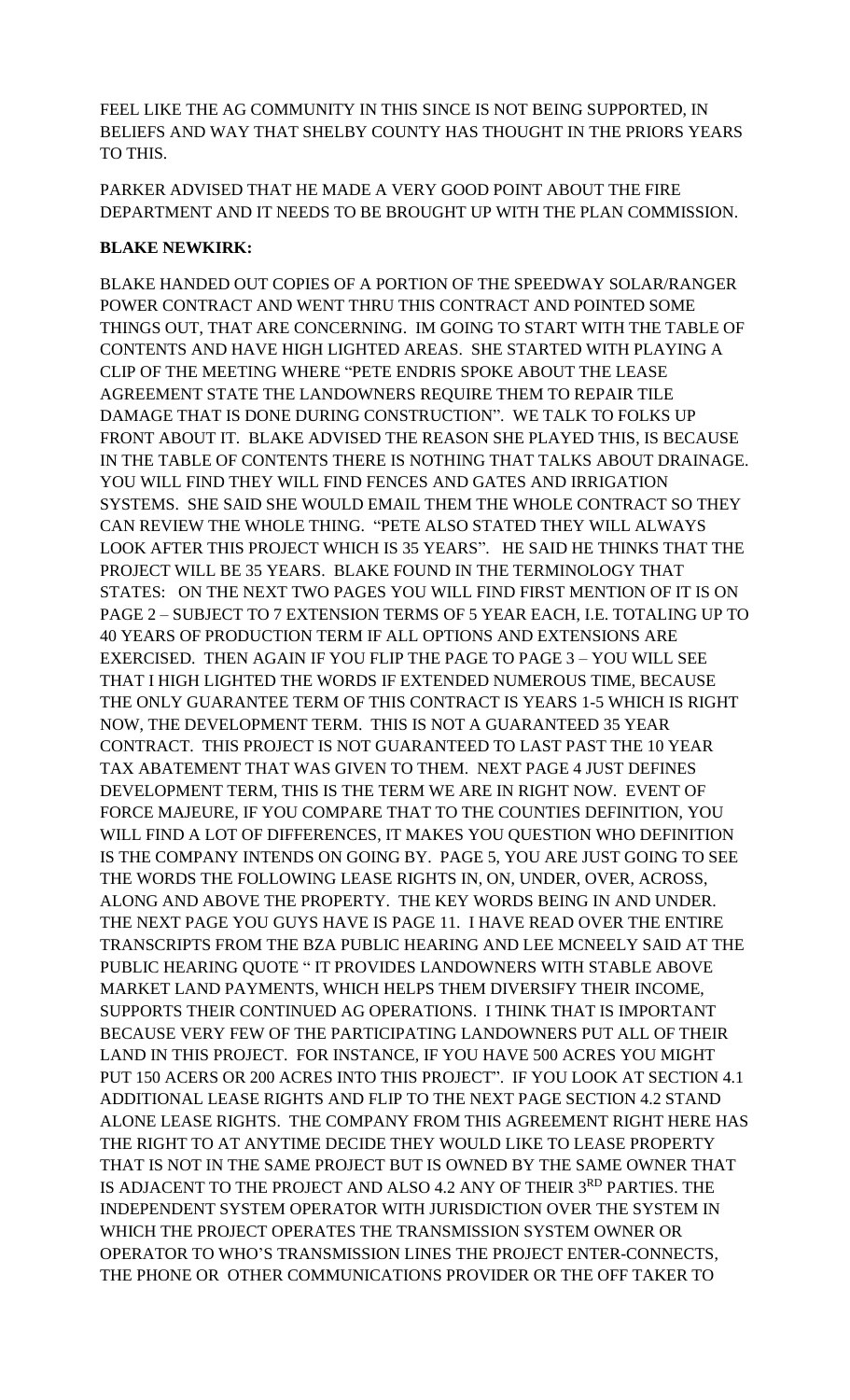WHOM OUT PUT AND OR RENEWABLE ENERGY CREDITS FROM THE PROJECT IS TO BE SOLD. ALL OF THEM HAVE RIGHTS TO NOT ONLY PUT STUFF ON THE PROPERTY BUT ALSO THE LANDOWNERS ADDITIONAL PROPERTIES NO IN THE PROJECT. PAGE 13 SECTION 5.2: THE TITLE IS NO REQUIRED CONSTRUCTION OR PRODUCTION, THIS KIND OF SPEAKS FOR ITSELF. SECTION 6.1: COMPLIANCE WITH LAW. IN CONDUCTING IT OPERATION ON THE PROPERTY TENANTS SHALL COMPLY IN ALL MATERIAL RESPECTS WITH ALL THE LAWS, HOWEVER TENANT MY CONTEST THE VALIDITY OR APPLICABILITY OF ANY LAW INCLUDING ANY PROPERTY TAX, TO TENANT THE PROJECT THE OPERATIONS OR ANY OTHER ACTIVITY OR PROPERTY OF TENANT OR TENANTS AFFILIATE BY APPROPRIATE LEGAL PROCEEDINGS BROUGHT IN THE NAME OF TENANT OR IN THE NAMES OF BOTH TENANT AND OWNER WHERE APPROPRIATE OR REQUIRED. SO PRETTY MUCH THEY WILL FOLLOW THE LAW AS LONG AS THEY AGREE TO IT AND IF NOT, THEY WILL CONTEST IT. SECTION 6.2: LOCATION OF PROJECT AND CARE AND APPEARANCE. WE HAVE HEARD ONE OF THE LANDOWNERS THAT HAS SIGNED AN INTENT DOCUMENT AND THEY SAID THEY WOULD PARTNER WITH SOMEONE FROM PURDUE TO WORK DETERMINING THE PROJECT THAT PRETTY MUCH SUMS UP THE OWNERS IS ABLE TO CONSULTS BUT IT IS ADVISORY ONLY, THEY DON'T HAVE TO DO ANYTHING THE OWNER SAYS AFTER THEY SIGN THE CONTRACT. NEXT PAGE THAT YOU GUYS HAVE IS PAGE 19. I HIGHLIGHTED 7.3 AND 7.4 BUT I'M NOT GOING TO READ THEM 7.5: IS CORROBORATION AND IF YOU FLIP TO PAGE 20, I'M GOING TO READ THE LAST SENTENCE FROM THAT. WITHOUT LIMITING THE GENERALITY OF THE FORGOING IN CONNECTION WITH ANY APPLICATION BY TENANT FOR A GOVERNMENTAL PERMIT APPROVAL, AUTHORIZATION, ENTITLEMENT OR OTHER CONSENT OWNER AGREES AND SHALL USE REASONABLE EFFORTS TO CAUSE SUCH OTHER PERSON TO AGREE, NOT TO OPPOSE IN ANY WAY WHETHER DIRECTLY OR INDIRECTLY ANY SUCH APPLICATION OR APPROVAL AT ANY ADMINISTRATIVE OR JUDICIAL OR LEGISLATIVE LEVEL. SO PRETTY MUCH AFTER YOU SIGN THIS CONTRACT YOU HAVE AGREED TO DO NOT ONLY WHAT THEY ASK, BUT ALSO CONVINCE OTHERS. NEXT PAGE 21 – 7.7: THIS IS THE CONFIDENTIALITY CLAUSE IT IS LONG AND I'M NOT GOING TO READ IT, BUT THAT IS WHY YOU GUYS HAVEN'T SEEN A COPY OF THIS. SECTION 7.8 – DIVISION OF LEASE, PRETTY MUCH JUST STATES THAT AT ANYTIME THEY CAN SEPARATE THIS LEASE AND MAKE MULTIPLE PROJECTS OUT OF IT. NEXT PAGE IS 30 – I AM AGAIN GOING TO QUOTE LEE MCNEELY FROM THE BZA MEETING. HE WAS REFERRING TO A NORTH CAROLINA STATE UNIVERSITY A CLEAN ENERGY TECHNOLOGY CENTER STUDY "WHAT THAT STUDY SHOWED AND I'M QUOTING – THE HEALTH AND SAFETY IMPACT OF HAZARDOUS MATERIALS, ELECTROMAGNETIC FIELDS, ELECTRO SHOCK AND ARC FLASH WE HAVE FOUND TO BE NEGLIGIBLE". SO, I LOOKED THE DEFINITION OF NEGLIGIBLE UP - SO SMALL OR UNIMPORTANT AS TO BE NOT WORTH CONSIDERING, INSIGNIFICANT. NOW IF YOU WILL REFER TO SECTION 10.4 THERE IS TWO SEPARATE PARAGRAPHS ABOUT SAFETY MEASURES AND WAIVER AND RECOGNITION. ONE OF THOSE PARAGRAPHS IS IN ALL CAPITAL LETTERS, THE FIRST SENTENCE STATES OWNER IS AWARE OF RISK ASSOCIATED WITH ELECTROMAGNETIC AND STRAY VOLTAGE RESULTING FROM THE PRODUCTION IN TRANSMISSION OF ELECTRICITY AN KNOWINGLY WAIVES ALL CLAIMS RESULTING FROM THESE CAUSES. AN OWNER SHALL HAVE NO RIGHT TO INDEMNITY PURSUIT TO SECTION 10.3 FOR ANY SUCH CLAIMS. IT REALLY DOESN'T FIT THE DEFINITION OF NEGLIGIBLE TO ME. NEXT YOU HAVE PAGE 34 SECTION 10.16 IS INTERESTING BUT I'M NOT GOING TO READ IT. SECTION 10.19 ENTIRE AGREEMENT MODIFICATIONS CONFLICTS: THIS STATES IF IT DOESN'T MAKE IT INTO THE CONTRACT IT IS NOT LEGALLY BINDING. SO, I ALSO WANTED TO ADDRESS REAL QUICK. THIS IS GOVERNOR HOLCOMB'S EXECUTIVE ORDER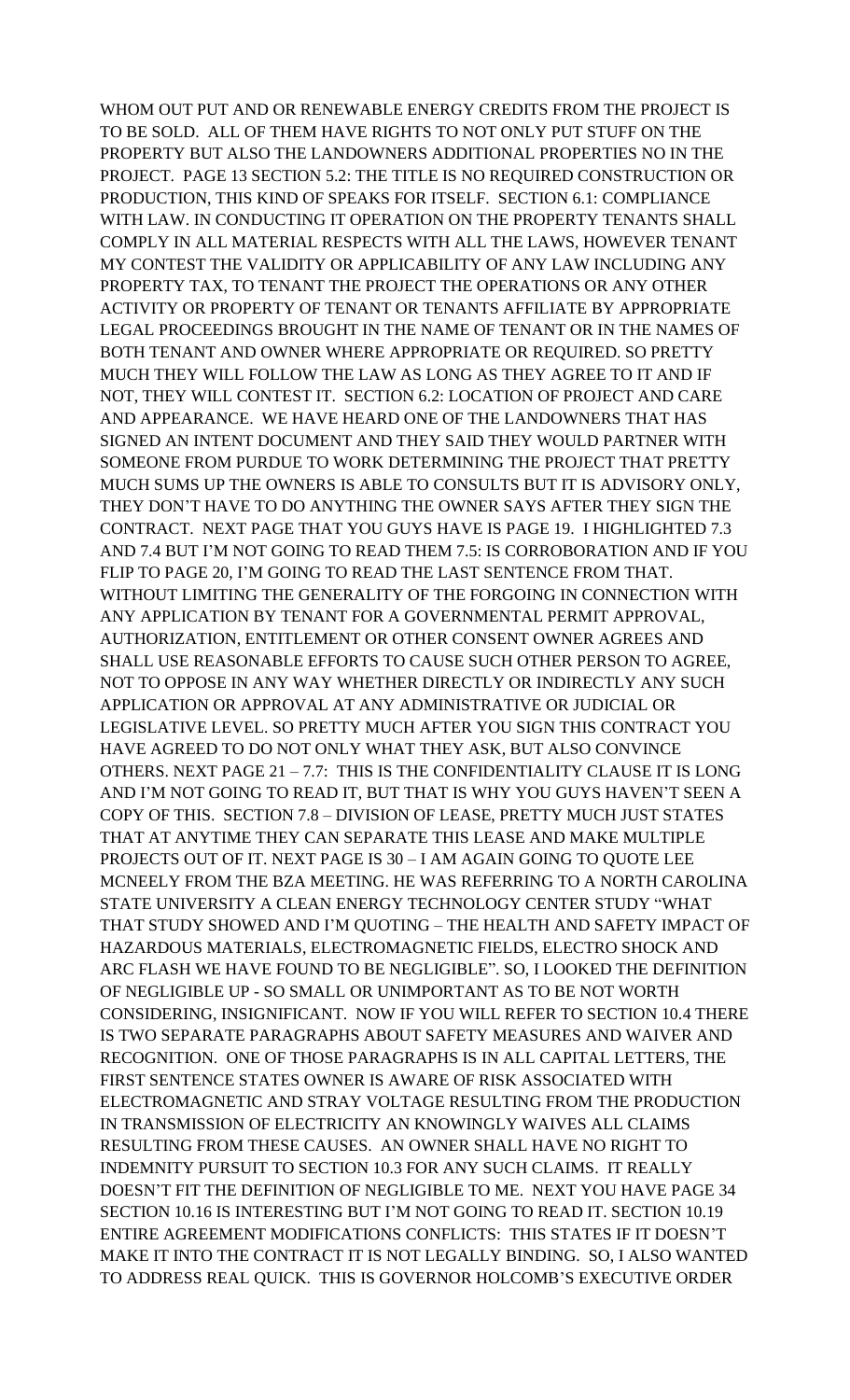ON COVID RESTRICTIONS. THIS WENT INTO PLACE YESTERDAY. COUNTIES IN ORANGE CAN HOLD EVENTS OR GATHERINGS WITH 50 PEOPLE MAXIMUM, RED COUNTIES MAXIMUM SI 25 PEOPLE. IF A PLANNED EVENT OR GATHERING WILL HAVE MORE THEN 50 IN AN ORANGE COUNTY OR 25 IN A RED COUNTY A SAFETY PLAN MUST BE SUBMITTED TO THE HEALTH DEPARTMENT. DO YOU KNOW IF THAT HAS BEEN SUBMITTED FOR THE PUBLIC HEARING YET? ROSS ASKED FOR, AND NEWKIRK ADVISED THE DECEMBER 1, 2020 PUBLIC HEARING FOR THE PLAN COMMISSION. ROSS ADVISED WE ARE STICKING TO THE SAME GUIDELINES THAT WE HAVE FOR IN HEAR RIGHT NOW. NEWKIRK ADVISED THEY SAID THEY WOULD SET UP CHAIRS IN THE HALLWAY FOR THE MEETING, SHE WASN'T SURE IF THIS WENT AGAINST THE RULES, THE PLAN HAS TO BE SUBMITTED TOMORROW. ROSS SAID HE DOESN'T RECALL THE DISCUSSION OF THE CHAIRS IN THE HALLWAY, HE ASKED DESIREE ABOUT IT. SHE ADVISED HER AND DOUG WARNECKE DISCUSSED THAT, THEY WILL HAVE CHAIRS IN THE HALLWAYS ENOUGH FOR 50 PEOPLE AND IF WE HAPPENED TO GO TO A RED COUNTY, WE WILL HAVE ENOUGH FOR 25 PEOPLE. SO DECEMBER 1ST IS 15 DAYS AWAY, ANYTHING CAN CHANGE EVERYTHING IS RE-EVALUATED DAILY, WITH THE COVID RESTRICTIONS CHANGING ALL OF THE TIME, CAN YOU GUYS GUARANTEE THAT THE PUBLIC HEARING WILL BE ABLE TO TAKE PLACE ON DECEMBER 1, 2020? ROSS ADVISED THAT DOESN'T HAVE ANYTHING TO DO WITH US. NEWKIRK, WHAT YOU GUYS CAN GUARANTEE IS THAT NO SOLAR COMPANY CAN APPLY DURING THAT TIME PERIOD, IF THE PUBLIC HEARING IS DELAYED BECAUSE OF THE COVID PANDEMIC. ROSS ADVISED THAT IS FINE BUT MOVE FORWARD WITH YOUR POINTS. NEWKIRK ADVISED IT IS UNFAIR TO SHELBY COUNTY RESIDENCE THAT THEY SHOULD HAVE TO WORRY ABOUT THEIR VOICES NOT BEING HEARD BECAUSE OF A PANDEMIC, WHILE COMMERCIAL SOLAR COMPANIES PLANS WON'T BE AFFECTED BY THE SAME PANDEMIC. SO I AM ASKING FOR A MORATORIUM BASED ON THE PLAN COMMISSION HAS DEVELOPED A DRAFT AMENDED ORDINANCE AND WE DO HAVE A PUBLIC HEARING SCHEDULED AND THE PUBLIC HEARING HAS TO TAKE PLACE FOR THEM TO BE ABLE TO VOTE ON IT. IT DOESN'T HAVE TO BE 6 MONTHS, IT COULD BE 3 MONTHS OR EVEN 2 MONTHS, BUT IT SEEMS UNFAIR TO THE PEOPLE OF SHELBY COUNTY THAT THERE COULD BE A CHANCE THAT THEIR VOICES WON'T BE HEARD BEFORE ANOTHER COMPANY CAN APPLY OR 3 COMPANIES THAT ARE IN THIS COUNTY RIGHT NOW. SO THAT IS WHAT I AM ASKING. PARKER ADVISED HE BELIEVES COMMISSION MEETING THEY MIGHT HAVE SAID THEY FELT THERE WOULDN'T BE ANY SOLAR COMPANY BRING ANY PLANS TO THE PLAN COMMISSION UNTIL THE LAST QUARTER OF 2021. DESIREE AND ROSS ADVISED THEY DON'T REMEMBER THAT BEING BROUGHT UP IN THE MEETING BUT THOUGHT IT MIGHT HAVE BEEN MENTIONED WHEN THE GROUP WAS TALKING TO RYAN GALERIA OUTSIDE AFTER ONE OF THE MEETINGS. THESE COMPANIES ARE OFFERING A LOT OF MONEY AND GETTING PUSHY. THERE IS NO GUARANTEE THAT IF THE GOVERNMENT SHUTS DOWN AGAIN, THAT THEY WON'T PUT AN APPLICATION IN BECAUSE YOU GUYS STILL HAVE TO DO YOUR PAPERWORK. NEWKIRK SAID THIS IS HER THOUGHTS AND IT WOULD BE SAD IF THEY DON'T GET TO VOTE ON THIS BEFORE APPLICATIONS COME IN BECAUSE THE PLAN COMMISSION HAS WORKED HARD TO DO THIS ORDINANCE IN A SHORT AMOUNT OF TIME.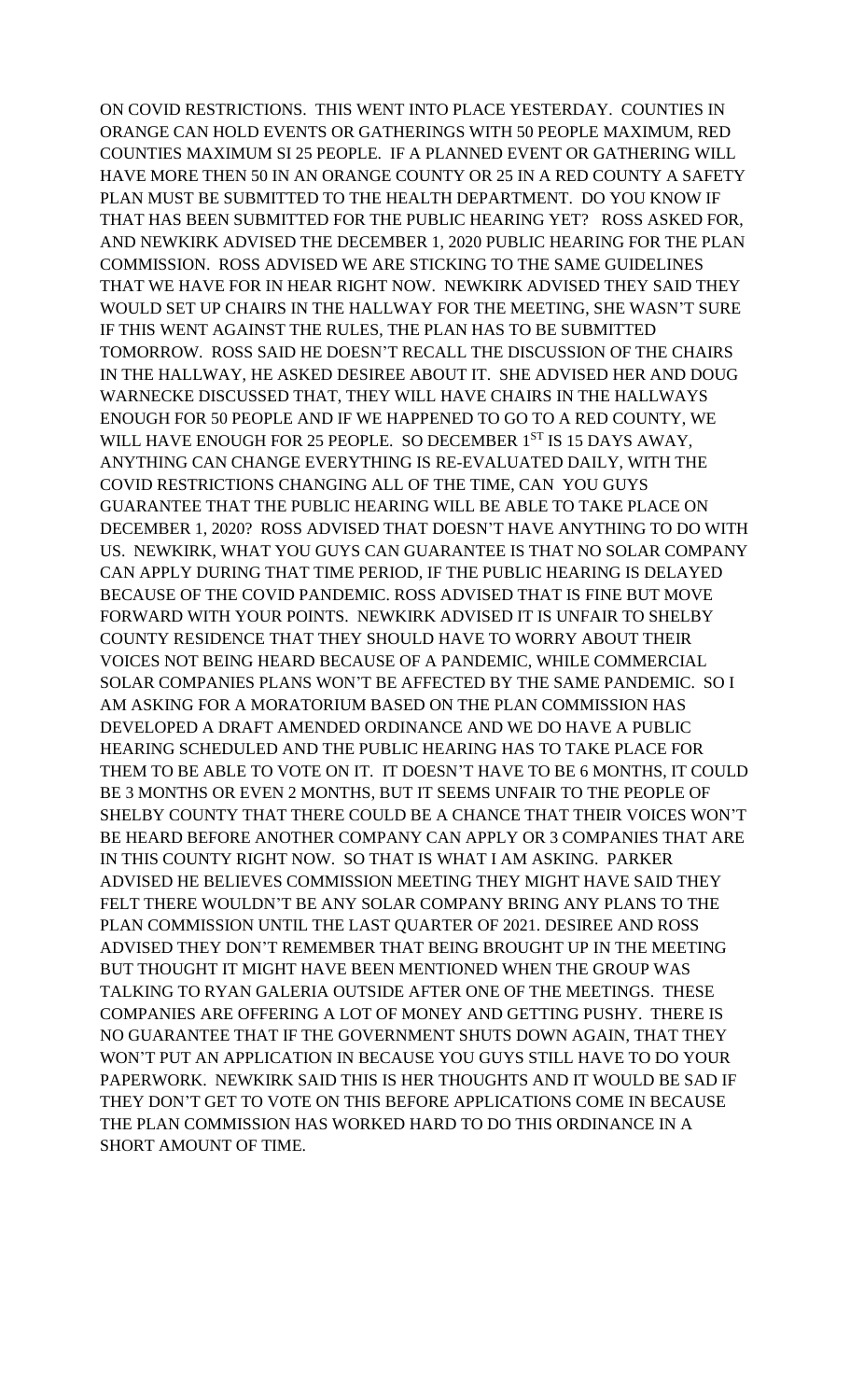# **KYLE BARLOW:**

KYLE PRESENTED THE COMMISSIONERS WITH A POWERPOINT TODAY. THIS POWER POINT TALKED ABOUT THE DIRTY SOLAR, AND INCLUDED MAPS OF THE MISO ENERGY CONNECTION REQUEST, HE ALSO SHOWED A MAP OF THE CORN PRODUCTION ACREAGE BY COUNTY. BASICALLY, SOLAR IS TRYING TO TAKE OVER THE PRIME FARMLAND IN THE MIDWEST. WHY ARE THESE COMPANIES NOT GOING TO THE DESERT AREAS? HE ALSO SHOWED A VIDEO FROM MADISON COUNTY COUNCIL MEETING, WHERE ONE OF THE COUNCIL MEMBERS WAS PRETTY MUCH HARASSED AND SAID HE WOULD HOPE THAT THE OTHER COUNCIL MEMBERS WOULD NOT LIKE THAT KIND OF BUSINESS IN THE AREAS. KYLE THEN SHOWED A PICTURE OF A SOLAR FARM THAT IS 300-400 ACRES AND LET THE COMMISSIONERS KNOW THAT THE SOLAR COMPANY (SPOWER) WOULD BE THREE TIME THIS PICTURE.

PARKER ADVISED BECAUSE OF THAT LAWSUIT, MAYBE IT DIDN'T GET PASSED BUT I WANTED TO BRING THAT OUT. SHELBY COUNTY BOARD OF ZONING WAS SUED BY THIS COMPANY THEN THEY COME BACK IN HERE AND EXPECT US TO PASS DRAINAGE JUST AT THE FLIP OF A SWITCH.

## **SHERIFF:**

N/A

## **HIGHWAY:**

ANDERSON ADVISED THEY GOT THE RUMBLE STRIPS PUT DOWN AT 400 N & LONDON ROAD. ALSO, THEY HAVE A NEW FLASHER UP DOWN AT ST. PAUL.

## **CLAIMS:**

N/A

## **TRANSFER/ADDITIONALS:**

N/A

## **MISCELLANEOUS:**

N/A